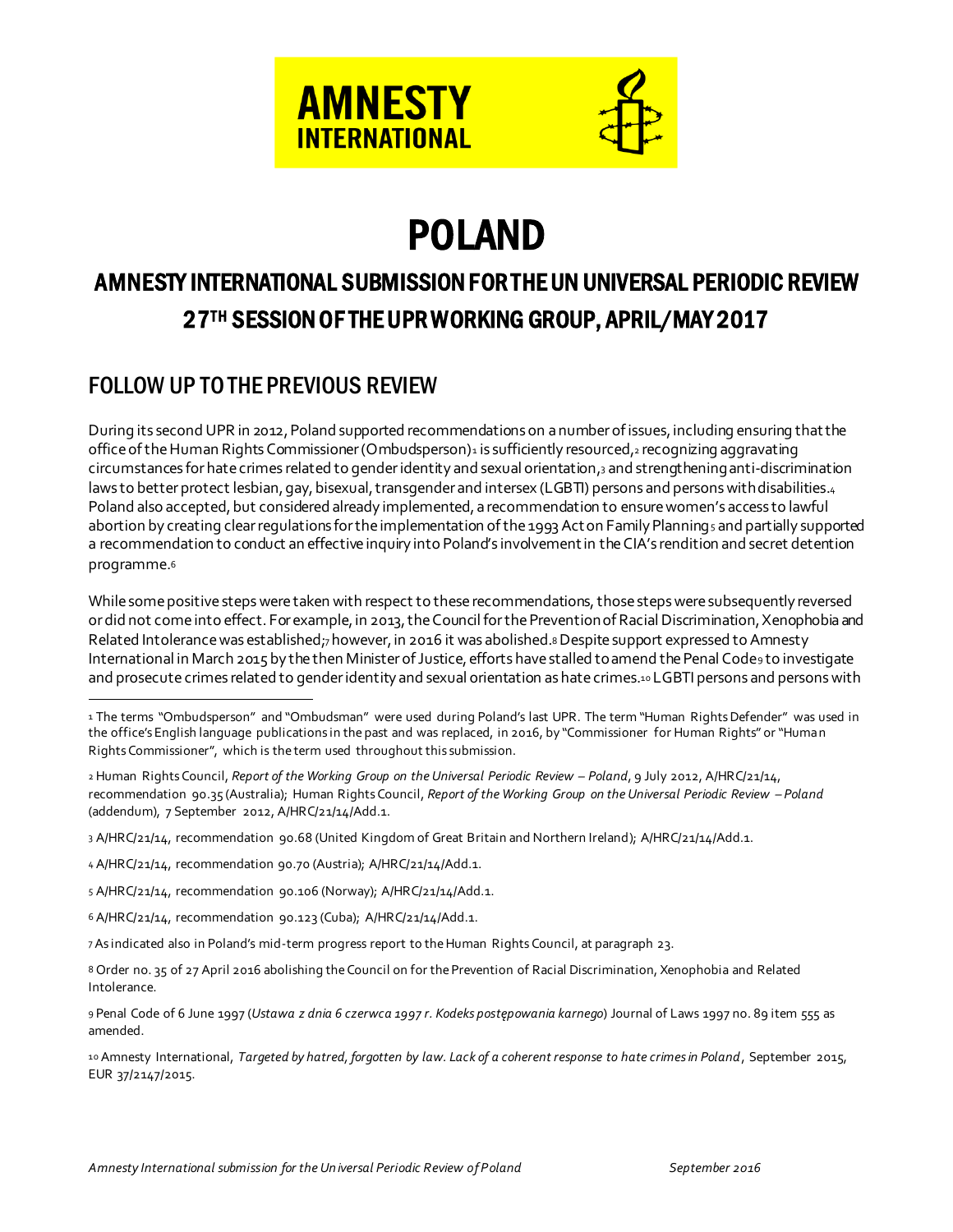disabilities have also not been awarded greater protection in Poland's anti-discrimination law.<sup>11</sup>

The budget of the Human Rights Commissioner's office12 was reduced by approximately 3 million PLN (approximately 781,000 USD) in 2016 compared to 2015 (by almost eight percent), despite the Commissioner's request to have it increased.

Women in Poland continue to face systemic difficulties in accessing safe and legal abortion and proposals to further restrict their access are currently before Parliament (see also below).

In 2015, the European Court of Human Rights (ECtHR) found that Poland colluded with the CIA to establish a secret prison at Stare Kiejkuty.<sup>13</sup> Adomestic criminal investigation into this has been pending since 2008.

# THE NATIONAL HUMAN RIGHTS FRAMEWORK

Since the Law and Justice (*Prawo i Sprawiedliwość*) party came to power in October 2015, 148 new laws and legislative amendments have been enacted,<sup>14</sup> some laying the legislative groundwork for potential human rights violations. These developments have drawn the attention of the Venice Commission15 and the Council of Europe Commissioner for Human Rights.<sup>16</sup> In January 2016, the European Commission, for the first time, initiated a structured dialogue with Poland under the Rule of Law Framework. On 27 July 2016, it issued a recommendation, giving Poland three months to take steps to remedy the Constitutional Tribunal crisis.<sup>17</sup>

13 *Al Nashiri v Poland*, 28761/11 [2015] ECHR (16 February 2015), *Husayn (Abu Zubaydah) v Poland*, 7511/13 [2015] ECHR (16 February 2015). Further information can be found in Amnesty International's 2013 report, *Unlock the truth. Poland's involvement in CIA secret detention*, EUR 37/002/2013.

14 Data from Polish Parliament's website:

j

www.sejm.gov.pl/sejm8.nsf/agent.xsp?symbol=USTAWYALL&NrKadencji=8&NrPosiedzenia=23

15 European Commission for Democracy through Law (Venice Commission), Opinion no. 833/2015 on amendments to the Act of 25 June 2015 on the Constitutional Tribunal of Poland, 11 March 2016.

16 Report by Nils Muižnieks, Commissioner for Human Rights of the Council of Europe, 15 June 2016.

17 European Commission, Opinion on the Rule of Law in Poland, 1 June 2016; Rule of Law Recommendation on the situation in Poland, 27 July 2016. In its Recommendation, the Commission opined that the rule of law in Poland has been under threat and recommended that the Poland takes the following steps to enable the Constitutional Tribunal to function effectively:

- "respects and fully implements the judgments of the Constitutional Tribunal of 3 and 9 December 2015. These require that the three judges that were lawfully nominated in October 2015 by the previous legislature can take up their function of judge in the Constitutional Tribunal, and that the three judges nominated by the new legislature without a valid legal basis do not take up the post of judge without being validly elected;
- publishes and implements fully the judgment of 9 March 2016 of the Constitutional Tribunal, as well as all subsequent judgments, and ensures that the publication of future judgements is automatic and does not depend on any decision of the executive or legislative powers;
- ensures that any reform of the Law on the Constitutional Tribunal respects the judgments of the Constitutional Tribunal, including the judgments of 3 and 9 December 2015 and the judgment of 9 March 2016, and takes the Opinion of the Venice Commission fully into account; and

*Amnesty International submission for the Un iversal Periodic Review of Poland September 2016*

<sup>11</sup> Act of 3 December 2010 on the Implementation of Certain Provisions of the European Union on Equal Treatment (*Ustawa z dnia 3 grudnia 2010 r. o wdrożeniu niektórych przepisów Unii Europejskiej w zakresie równego traktowania* ) Journal of Laws 2010 no. 254 item 1700.

<sup>12</sup> The Human Rights Commissioner is an independent statutory body, established in 1987, with a mandate to defend human rights enshrined in the Polish Constitution, international and regional treaties and relevant domestic legislation. The Commissioner can receive and investigate complaints from anyone within Poland's jurisdiction, independently investigate actions and inactions by public authorities and take measures to address violations, including by bringing cases to the Constitutional Tribunal. The Commissi oner has challenged a number of legislative amendments introduced since Law and Justice's coming to power.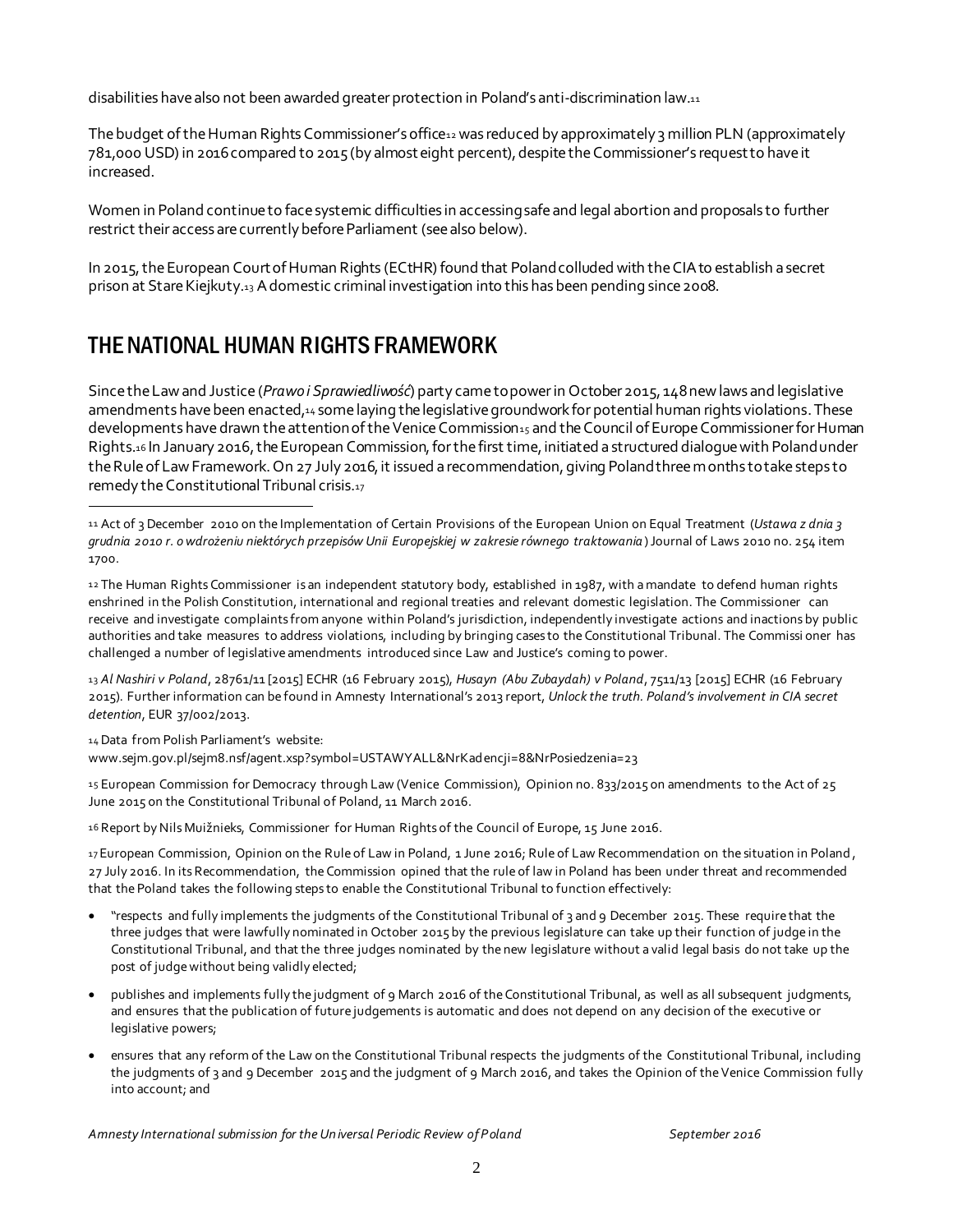#### *Constitutional Tribunal*

The Constitutional Tribunal plays a vital role in protecting human rights in Poland, including by adjudicating on the conformity of laws, judgments, administrative decisions and state actions with constitutional rights. The previous Parliament, led by the Civic Platform (*Platforma Obywatelska*) party, introduced amendments to its functioning by adopting a Law on the Constitutional Tribunal on 25 June 2015.<sup>18</sup> It afforded it the right to elect five Tribunal judges to replace five departing judges, including two judges whose term was only set to end after the Parliament's own term. The Constitutional Tribunal later ruled that these two judges were elected unconstitutionally.19 However, Poland's President refused to swear in all of the newly elected judges and instead, on 2 December 2015, the new Parliament, led by the Law and Justice party, elected five new judges of their choice.

Since the Law and Justice party came to power, a further three far-reaching amendments to the Law on the Constitutional Tribunal have been enacted,<sup>20</sup> all of which, according to judgments passed by the Constitutional Tribunal on 9 March and 11 August 2016, are wholly or partially unconstitutional.<sup>21</sup> The Prime Minister refused to publish these judgments in the Journal of Laws, and stopped publishing the Tribunal's judgments altogether for several months. Refusing to publish judgments with which the executive does not agree poses a threat to judicial independence and has resulted in legal uncertainty.

The latest amendment to the Law on the Constitutional Tribunal, enacted on 22 July 2016, exacerbates legal uncertainty, providing, for instance, that cases must be examined in sequence of registration. This removes the Tribunal's power to decide which matters to consider as a priority. Another amendment requires the Tribunal to apply to the Prime Minister to have its judgments published in the Journal of Laws, changing what used to be an administrative step to a political, decision-making step.The Law also suspends the Tribunal's work for six months to bring pending applications in line with the law, allows all the judges elected by the new Parliament to adjudicate, despite the Tribunal's rulings against that, and, if four judges disagree with the opinion of the majority, permits them to stall proceedings for up to six months instead of dissenting.

As complaints to the Tribunal do not have a suspensive effect, and as its judgments are not being implemented by the executive, the effectiveness of such a remedy has been greatly restricted. Unconstitutional laws, which may facilitate human rights violations, can now be passed and applied in Poland. The legislative reforms, combined with the executive's disregard for the Constitutional Tribunal's judgments, effectively dismantle the human rights protection system in Poland and undermine the independent functioning of the justice system.

#### *Sexual and reproductive rights*

.

Poland's abortion legislation is among the most restrictive in Europe. A new bill, *Stop Aborcji*, proposing further

- ensures that the effectiveness of the Constitutional Tribunal as a guarantor of the Constitution is not undermined by new requirements, whether separately or through their combined effect;
- ensures that the Constitutional Tribunal can review the compatibility of the new law adopted on 22 July 2016 on the Constitutional Tribunal before its entry into force and publish and implement fully the judgment of the Tribunal in that respect."

18 Law of 25 June 2015 on the Constitutional Tribunal (*Ustawa z dnia 25 czerwca 2015 r. o Trybunale Konstytucyjnym*) Journal of Laws 2015 item 1064. The Helsinki Foundation for Human Rights criticized these amendments at the time: Helsinki Foundation for Human Rights' statement of 10 June 2015: www.hfhr.pl/wp-content/uploads/2015/06/oswiadczenie\_kh\_11062015.pdf.

19 Constitutional Tribunal judgment K 34/15 of 3 December 2015, Journal of Laws 2015 item 2129.

20 Law of 19 November 2015 amending the Law on the Constitutional Tribunal (*Ustawa z dnia 19 listopada 2015 r. o zmianie ustawy o Trybunale Konstytucyjnym*) Journal of Laws 2015 item 1928; Law of 22 December 2015 amending the Law on the Constitutional Tribunal, Journal of Laws 2015 item 2217; Law of 22 July 2016 on the Constitutional Tribunal, Journal of Laws 2016 item 1157.

21 Constitutional Tribunal judgment K 35/15 of 9 December 2015, Journal of Laws 2015 item 2147; Constitutional Tribunal judgment K 47/15 of 9 March 2016, not published in Journal of Laws at the time of drafting; Constitutional Tribunal judgment K 39/16 of 11 August 2016, not published in Journal of Laws at the time of drafting.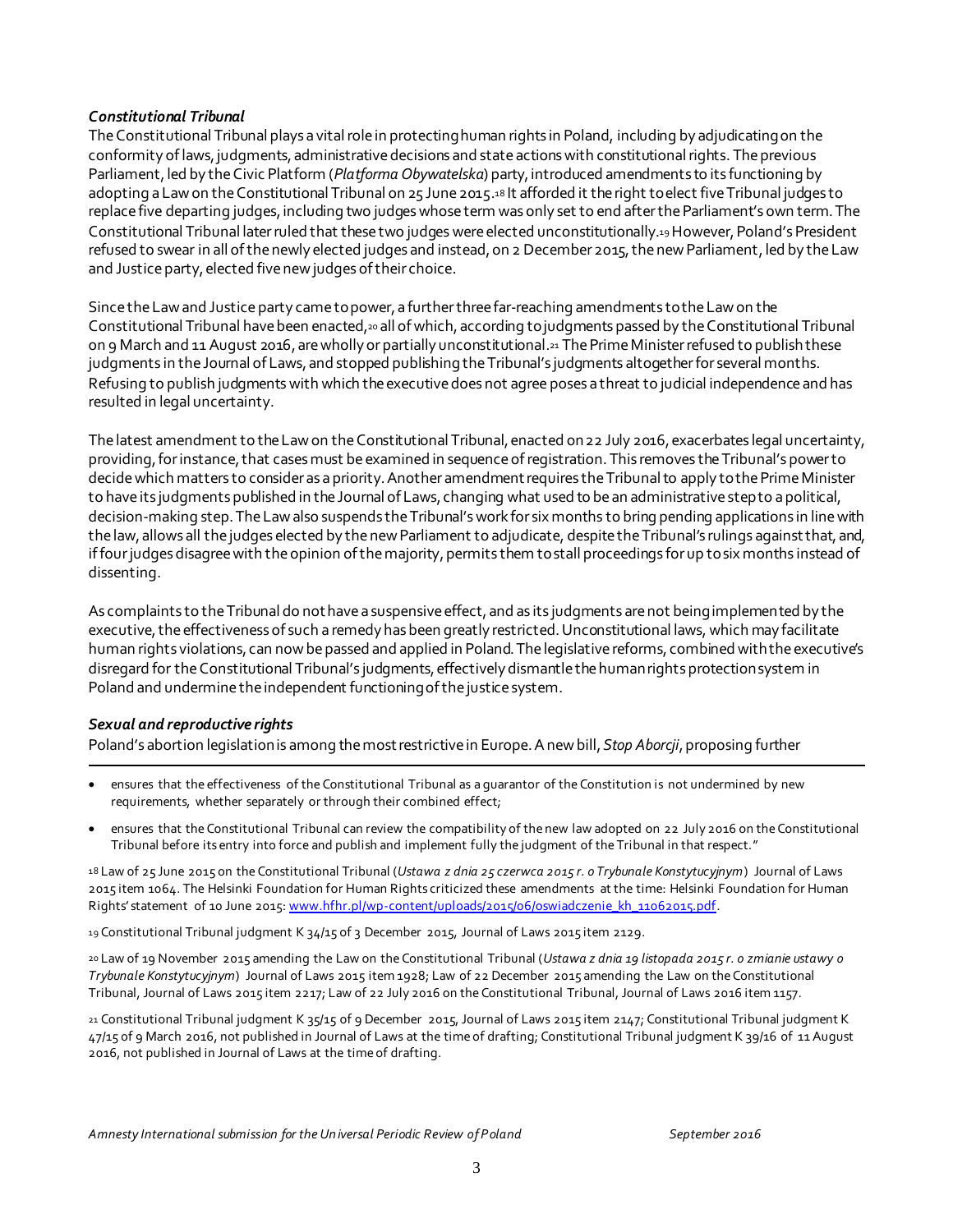restrictions, was submitted to Parliament on 5 July 2016.<sup>22</sup> It included amendments to the Act on Family Planning<sup>23</sup> and the Penal Code.<sup>24</sup> On 23 September 2016, members of parliament referred it to a parliamentary committee for further discussions.An alternative citizens' initiative bill was submitted to Parliament on 4 August 2016, proposing to allow access to abortion in all circumstances until the 12<sup>th</sup> week of pregnancy; it was rejected on 23 September 2016.

The restrictive bill would ban abortion in all circumstances except when it is the only means available to save awoman's life; however, it fails to provide quidelines for medical professionals on making such an assessment. It also proposed to criminalize women and girls considered to have obtained an abortion, and anyone assisting them to do so, and increased the maximum prison term for people who perform abortions from three to five years.

The proposal sparked mass protest, an unprecedented women's strike on 3 October and widespread international solidarity, resulting in the Parliament backtracking on its decision and rejecting the bill on 6 October 2016. The ruling party has stated, however, that it will draft another proposaltorestrict abortion on a lesser scale. Any further restrictions to Poland's abortion law would have grave consequences for rights of millions of women and girls.

### THE HUMAN RIGHTS SITUATION ON THE GROUND

#### *Counterterrorism and surveillance*

l

A new Counterterrorism Law was enacted on 10 June 2016, following a fast-track legislative process.<sup>25</sup> It consolidates extensive powers, including enhanced surveillance capacity, in the hands of the Internal Security Agency (ISA), with no independent oversight mechanism to prevent abuse and ensure accountability. Combined with other legislative amendments, such as those to the Police Act<sup>26</sup> and the Criminal Procedure Code,<sub>27</sub> it may facilitate violations of the rights to life, liberty, privacy, fair trial, expression, peaceful assembly, and non-discrimination.

The Law's definition of terrorism-related crime is based on that contained in the Penal Code, which was criticized by the Human Rights Committee in 2010.<sup>28</sup> Terrorism-related crimes and incidents are broadly and imprecisely defined in the Law and the accompanying Regulation.<sup>2</sup>9 Such ill-defined and overly broad laws may be open to arbitrary application and abuse.

25 Law on Counterterrorism of 10 June 2016 (*Ustawa z dnia 10 czerwca 2016 r. o działaniach antyterrorystycznych*) Journal of Laws 2016 item 904.

26 Act of 15 January 2016 amending the Police Act and certain other acts (*Ustawa z dnia 15 stycznia 2016 r. o zmianie ustawy o Policji oraz niektórych innych ustaw*) Journal of Laws 2016 item 147.

27Act of 11 March 2016 amending the Criminal Procedure Code and certain other Acts (*Ustawa z dnia 11 marca 2016 r. o zmianie ustawy – Kodeks postępowania karnego oraz niektórych innych ustaw*) Journal of Laws 2016 item 437.

28 HRC, Concluding observations, Poland, CCPR/C/POL/CO/6, 15 November 2010, §4.

<sup>22</sup> Citizens' proposal on amendments to Act on Family Planning, Human Embryo Protection and Conditions of Permissibility of Abortion of 7 January 1993 and the Penal Code of 6 June 1997 (*Obywatelski projekt ustawy o zmianie ustawy z dnia 7 stycznia 1993 r. o planowaniu rodziny, ochronie płodu ludzkiego i warunkach dopuszczalności przerywania ciąży oraz ustawy z dnia 6 czerwca 1997 r. - Kodeks karny*), www.sejm.gov.pl/Sejm8.nsf/PrzebiegProc.xsp?nr=784

<sup>23</sup> The Act on Family Planning, Human Embryo Protection and Conditions of Permissibility of Abortion of 7 January 1993 (*Ustawa z dnia 7 stycznia 1993 r. o planowaniu rodziny, ochronie płodu ludzkiego i warunkach dopuszczalności przerywania ciąży*) Journal of Laws 1993 no. 17 item 78.

<sup>24</sup> Penal Code of 6 June 1997 (*Ustawa z dnia 6 czerwca 1997 r. Kodeks postępowania karnego*) Journal of Laws 1997 no. 89 item 555 as amended.

<sup>29</sup> Incidents listed as "terrorist" in the Regulation of 22 July 2016 accompanying the Law include: a Polish citizen coming into contact with a person "feared" to be involved in terrorist activity; travel to or from regions where armed conflict involving terrorist organisations is ongoing or even loss of ID documents by a Polish citizen abroad. Regulation of the Minister of the Interior and Administration of 22 July 2016 on the Catalogue of Terrorist Incidents (*Rozporządzenie Ministra Spraw Wewnętrznych i Administracji z dnia 22 lipca 2016 r. w sprawie katalogu incydentów o charakterze terrorystycznym*,) Journal of Laws 2016 item 1092, 1.4.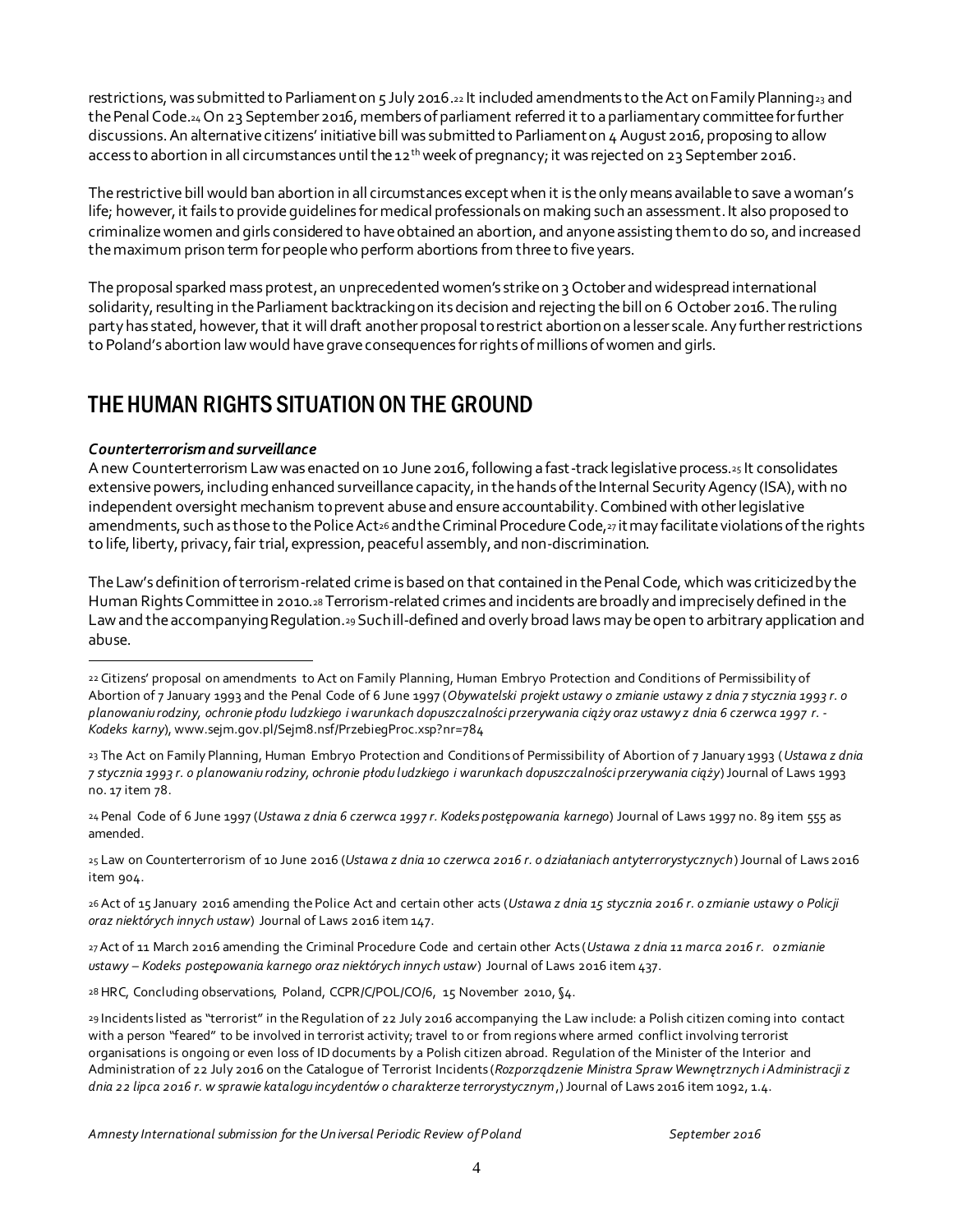Surveillance powers have also been expanded under the amended Police Act.30Courts are allowed to authorise secret surveillance, including of the content of communications, for three months and prolong this to a maximum of 18 months, on the basis of a broad list of crimes and without a requirement to consider proportionality. Metadata, which is equally or possibly more revealing than content, can be accessed by police directly, without a court order. Confidentiality of information covered by professional privilege (for example, available to defence solicitors) is also compromised as surveillance of lawyers' communications is not prohibited.

Foreigners in Poland are particular targets of the new Law, which allows for their covert surveillance, including through wire-tapping, monitoring of electronic communications, telecommunication networks and devices without judicial oversight for three months (after whichit may be extended by a court order).<sup>31</sup> These measures can be employed if there is a "fear", not even a reasonable suspicion, that the person may be involved in terrorism-related activities.32 Singling out foreign nationals in this manner is discriminatory and could lead to racial and ethnic profiling, especially given the secret nature of surveillance.

The Counterterrorism Law introduces several other provisions which may facilitate human rights violations. These include admissibility of illegally obtained evidence, 33 extension of pre-charge detention to 14 days, and removal of certain safeguards around permissible use of lethal force in the context of counterterrorism operations.<sub>34</sub>

#### *Investigation of Poland's involvement in CIA rendition and detention programmes*

In *Al Nashiri v Poland<sup>35</sup>* and *Husayn (Abu Zubaydah) v Poland*,<sup>36</sup> the European Court of Human Rights found that Poland had colluded with the CIA to establish a secret prison at Stare Kiejkuty and violated the European Convention on Human Rights due to, among other things, the lack of an investigation into the victims' claims,their torture and other illtreatment, secret detention, and transfer to places where they were at risk of further human rights violations.<sub>37</sub>The judgments have yet to be implemented, despite Poland's attempts to obtain diplomatic assurances from the United States that Abd al-Rahim Al Nashiri would not be subjected to the death penalty and that both men would not be deprived of the right to a fair trial.<sup>38</sup>

The domestic criminal investigation has been pending since 2008. In March 2016, the Prosecutor General's Office and the Regional Prosecutor's Office in Kraków responded to Amnesty International's requests for information by informing the organization that proceedings are ongoing.

#### *Discrimination and hate crimes*

While making some progress in addressing hate crimes against certain groups, Poland has left others entirely behind, creating a two-tier system and a significant protection gap in law and practice. Polish criminal law specifically provides for

j 30 Act of 15 January 2016 amending the Police Act and certain other acts. On 13 June 2016, the Venice Commission issued an opinion on the Act, accompanied by an English translation of parts of it: www.venice.coe.int/webforms/documents/?pdf=CDL -AD(2016)012-e

31 Law on Counterterrorism of 10 June 2016, Article 9§1.

32 Law on Counterterrorism of 10 June 2016, Article 9§1.

33 The Counterterrorism Law amends the Act of 11 March 2016 amending the Criminal Procedure Code and certain other Acts in this respect.

34 The Counterterrorism Law modifies the relevant provisions of the Act on the Use of Force and Firearms of 24 May 2013 (*Ustawa z dnia 24 maja 2013 r. o środkach przymusu bezpośredniego i broni palnej*) Journal of Laws 2014 items 628, 1165, 24, 1199.

35 *Al Nashiri v Poland*, 28761/11 [2015] ECHR (16 February 2015).

36 *Husayn (Abu Zubaydah) v Poland*, 7511/13 [2015] ECHR (16 February 2015).

37*Al Nashiri v Poland*, 28761/11 [2015] ECHR (16 February 2015), *Husayn (Abu Zubaydah) v Poland*, 7511/13 [2015] ECHR (16 February 2015). Further information can be found in Amnesty International's 2013 report, *Unlock the truth. Poland's involvement in CIA secret detention*, EUR 37/002/2013.

38 www.coe.int/en/web/execution/submissions-poland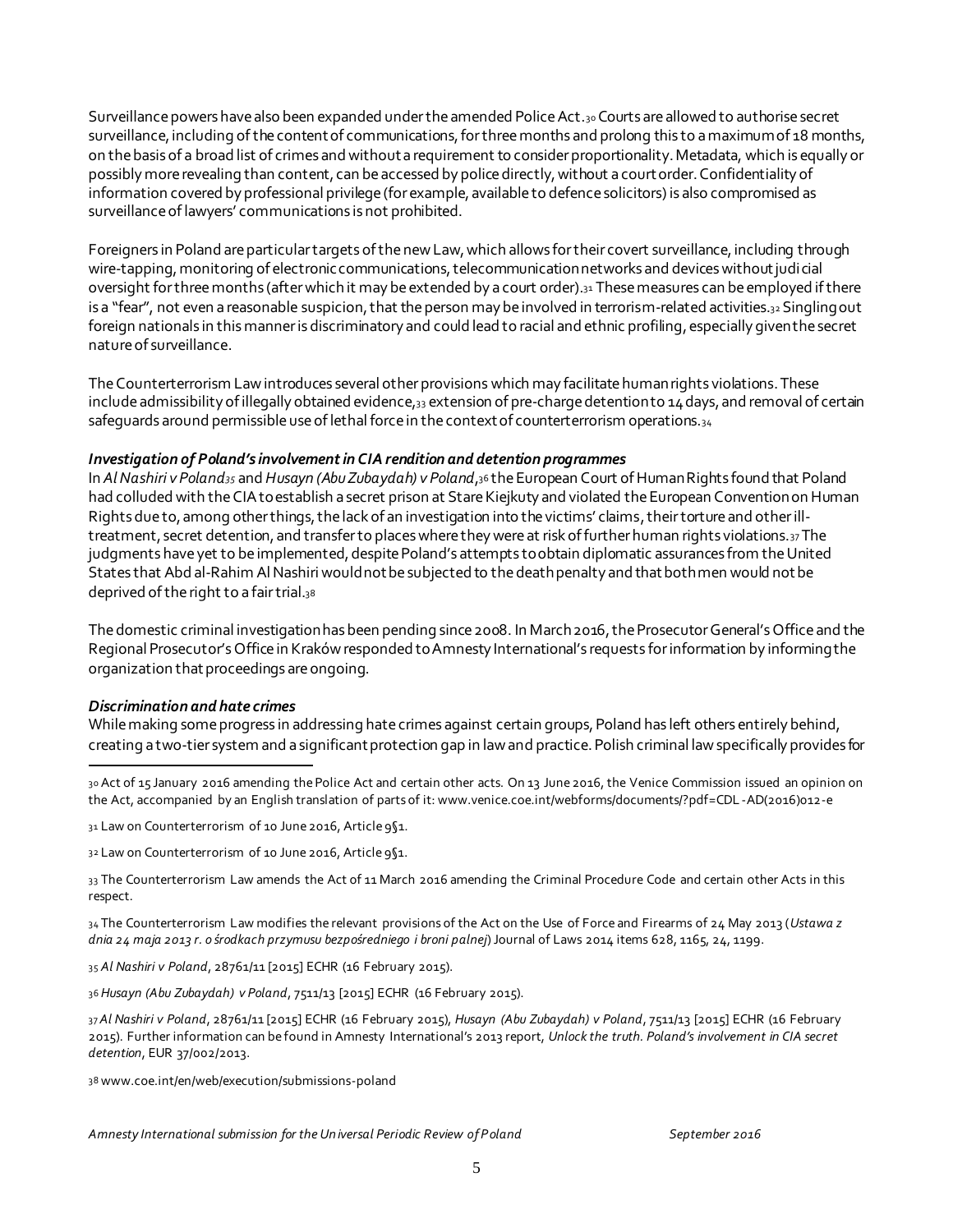the investigation and prosecution of hate crimes motivated by race, ethnicity, nationality, religion and political affiliation. However, it does not establish that age, disability, gender, gender identity and expression, sexual orientation, and social or economic status are grounds to investigate and prosecute hate crimes.

In September 2015, Amnesty International published a report on hate crimes in Poland,<sup>39</sup> concluding that members of ethnic minorities, refugees, asylum-seekers and migrants continue to experience discrimination and violence. Most of the civil society organizations and victim support groups, interviewed by Amnesty International, agreed that the responses by the authorities to racist crimes had improved in recent years. However, in some cases the authorities responded effectively only where the incidents occurred in the context of an escalation of racist violence. In many cases, an earlier and quicker response could have prevented some of the attacks.40 According to the latest report by the Ministry of the Interior and Administration, the police initiated 962 investigations of hate crimes in 2015, as compared to only 698 in 2014.<sup>41</sup>

In February and March 2016, the offices of two major LGBTI organizations in Warsaw, Campaign Against Homophobia and Lambda, were attacked. Despite suffering widespread discrimination and hate crimes,42 Amnesty International research has shown that LGBTI people are not sufficiently protected under the Penal Code or the 2010 Act of 3 December 2010 on the Implementation of Certain Provisions of the European Union on Equal Treatment.43 The Act protects them only in the area of employment. Transgender and intersex people are not explicitly protected from discrimination on grounds of gender identity and expression. The Act's scope of protection on the grounds of disability and religion is also limited.

j

42 According to a 2013 survey by the European Union Agency for Fundamental Rights, 21% of Polish LGBT individuals interviewed said they had been discriminated against in school and 18% when looking to rent or buy a flat in the previous year. The comparable figures for transgender people were 25% and 19%. In 2014, the Campaign Against Homophobia (*Kampania Przeciw Homofobii*), the main LGBTI organization in Poland, recorded some 120 cases of homophobic and transphobic hate crimes, the overwhelming majority of which targeted people on grounds of their sexual orientation (90%). About 50 of the cases reported involved violence.

43 Amnesty International, Targeted by hatred, forgotten by law. Lack of a coherent response to hate crimes in Poland, September 2015, EUR 37/2147/2015. Act of 3 December 2010 on the Implementation of Certain Provisions of the European Union on Equal Treatment *(Ustawa z dnia 3 grudnia 2010 r. o wdrożeniu niektórych przepisów Unii Europejskiej w zakresie równego traktowania*) Journal of Laws 2010 no. 254 item 1700.

<sup>39</sup> Amnesty International, Targeted by hatred, forgotten by law. Lack of a coherent response to hate crimes in Poland, September 2015, EUR 37/2147/2015.

<sup>40</sup> Amnesty International, Targeted by hatred, forgotten by law. Lack of a coherent response to hate crimes in Poland, September 2015, EUR 37/2147/2015.

<sup>41</sup> Ministerstwo Spraw Wewnętrznych i Administracji, *Analiza przestępczości z nienawiści*, May 2016, p 5.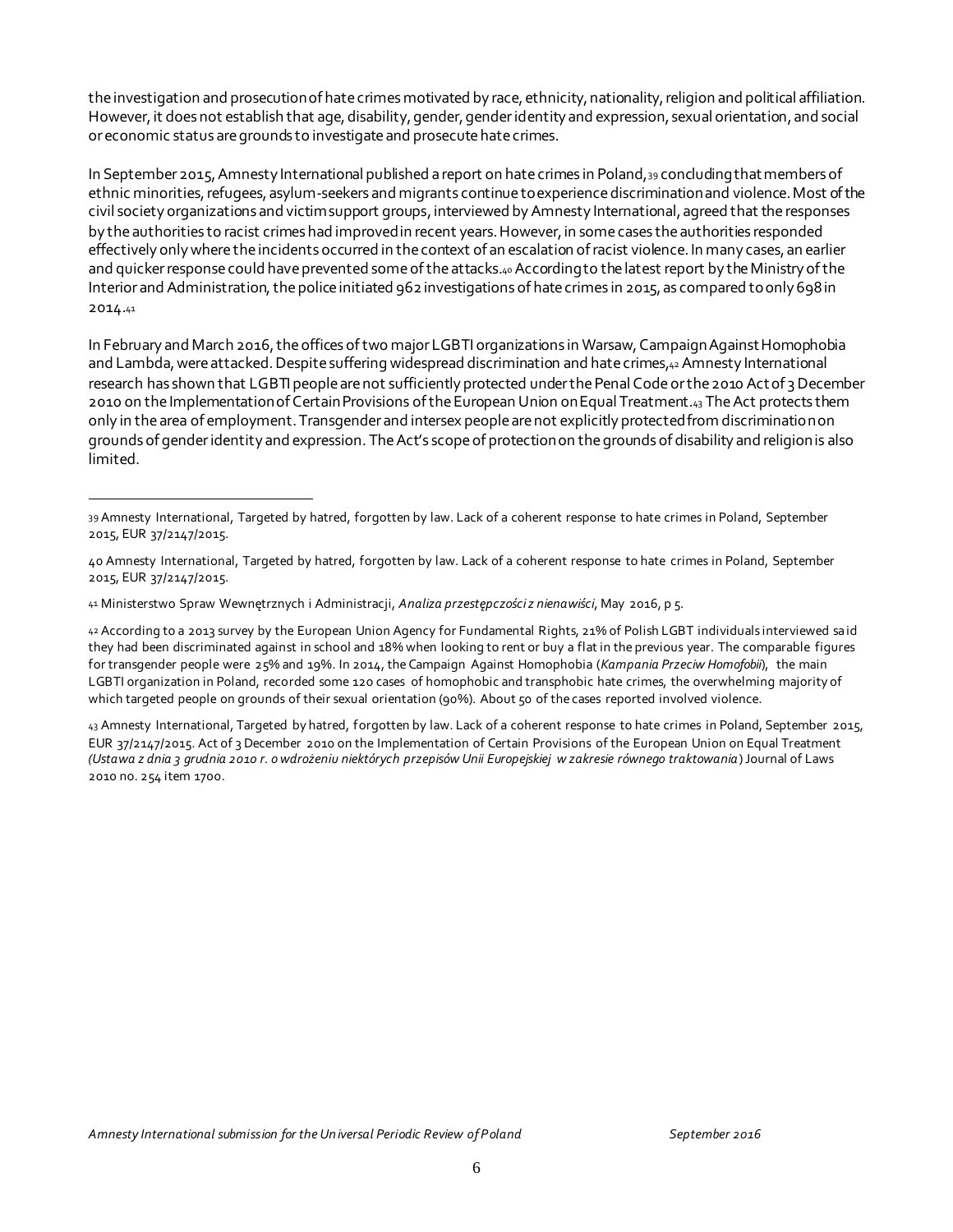#### *Sexual and reproductive rights*

Women and girls in Poland continue to face obstacles in accessing safe and legal abortion.<sup>44</sup> The Commissioner for Patients' Rights has noted that refusals to provide a legal abortion are often not recorded as related to the "conscience clause" or recorded at all in patients' medical records.<sup>45</sup> She also noted that patients havereported doctors refusing to perform prenatal diagnostics that could reveal medical grounds for legal terminations, thereby restricting patients' right to information.<sup>46</sup> In 2013, the European Court of Human Rights found, in *P. and S. v Poland*, that Poland violated the applicants' right to respect for private and family life, as well as the right of *P*., a 14 year-old rape victim,to be free from inhuman and degrading treatment due toobstacles, harassment and delays impeding her access to safe and legal abortion.<sup>47</sup>

#### *Independence of the judiciary*

Under the new Law on Prosecution of 28 January 2016, the functions of Prosecutor General and Minister of Justice have been merged.<sup>48</sup> The person who, as Prosecutor General, can decide on investigations undertaken by prosecutors and intervene in cases, is now also a Government Minister, with administrative oversight of courts as Minister of Justice. The Prosecutor General's powers have also been broadened and include the authority to make information about selected cases and pre-trial proceedings available to public officials and the media, if this is considered to be "in the public interest".49The new Law also creates a new department within the Prosecution Office with a mandate to investigate the "most serious crimes committed by" prosecutors and judges.These reforms can have significant implications for the independence of the justice system.

# RECOMMENDATIONS FOR ACTION BY THE STATE UNDER REVIEW

#### **Amnesty International calls on the government of Poland to:**

*Regarding the Constitutional Tribunal:*

j

- Implement its judgments of 3 and 9 December 2015 requiring that the three judges lawfully elected in October 2015 by the previous Parliament take office and the three judges elected unconstitutionally by the current Parliament do not take up posts;
- Publish and fully implement the 9 March 2016 and 11 August 2016 judgments on the Law on the Constitutional Tribunal;
- Publish and fully implement subsequent Constitutional Tribunal judgments andensure that the publication of future judgments is automatic and not dependent on the executive or legislature;

<sup>44</sup> Monitoring of access to abortion in Polish hospitals by the Federation for Women and Family Planning indicates widespread difficulties. Federacja na rzecz Kobiet i Planowania Rodziny, *Dzień dobry, chcę przerwać ciążę… O procedurach dostępu do legalnej aborcji w polskich szpitalach. Raport z monitoringu*, Warsaw 2016:

http://www.federa.org.pl/dokumenty\_pdf/raporty/kontrola\_praw\_kobiet.pdf

<sup>45</sup> The "conscience clause" is a provision under Article 39 of the Polish Act of 5 December 1996 on professions of doctor and dentist, allowing doctors to refuse performing an abortion on conscience or religious grounds. *Ustawa z dnia 5 grudnia 1996 r. o zawodach lekarza i lekarza dentysty*, Journal of Laws 1997 no.28 item 152, as amended. In a judgment of 7 October 2015, the Constitutional Tribunal ruled that the requirement for doctors to inform the patient as to the possibility to obtain a legal abortion elsewh ere, was unconstitutional (K 12/14 Journal of Laws 2015, item 1633), thus, in practice, putting women and girls at further risk and restricting access to legal abortion in practice.

<sup>46</sup> Communication of 11 August 2016 to the Human Rights Commissioner, www.rpo.gov.pl/sites/default/files/Odp.%20RPP%2019.8.16%20%282%29.pdf, p 5.

<sup>47</sup> *P. and S. v Poland*, 57375/08 [2013] ECHR (30 January 2013).

<sup>48</sup> Law on Prosecution of 28 January 2016 (*Ustawa z dnia 28 stycznia 2016 r. Prawo o prokuraturze*) Journal of Laws 2016 item 177.

<sup>49</sup> Law on Prosecution of 28 January 2016, Articles 12§1 and 12§2.